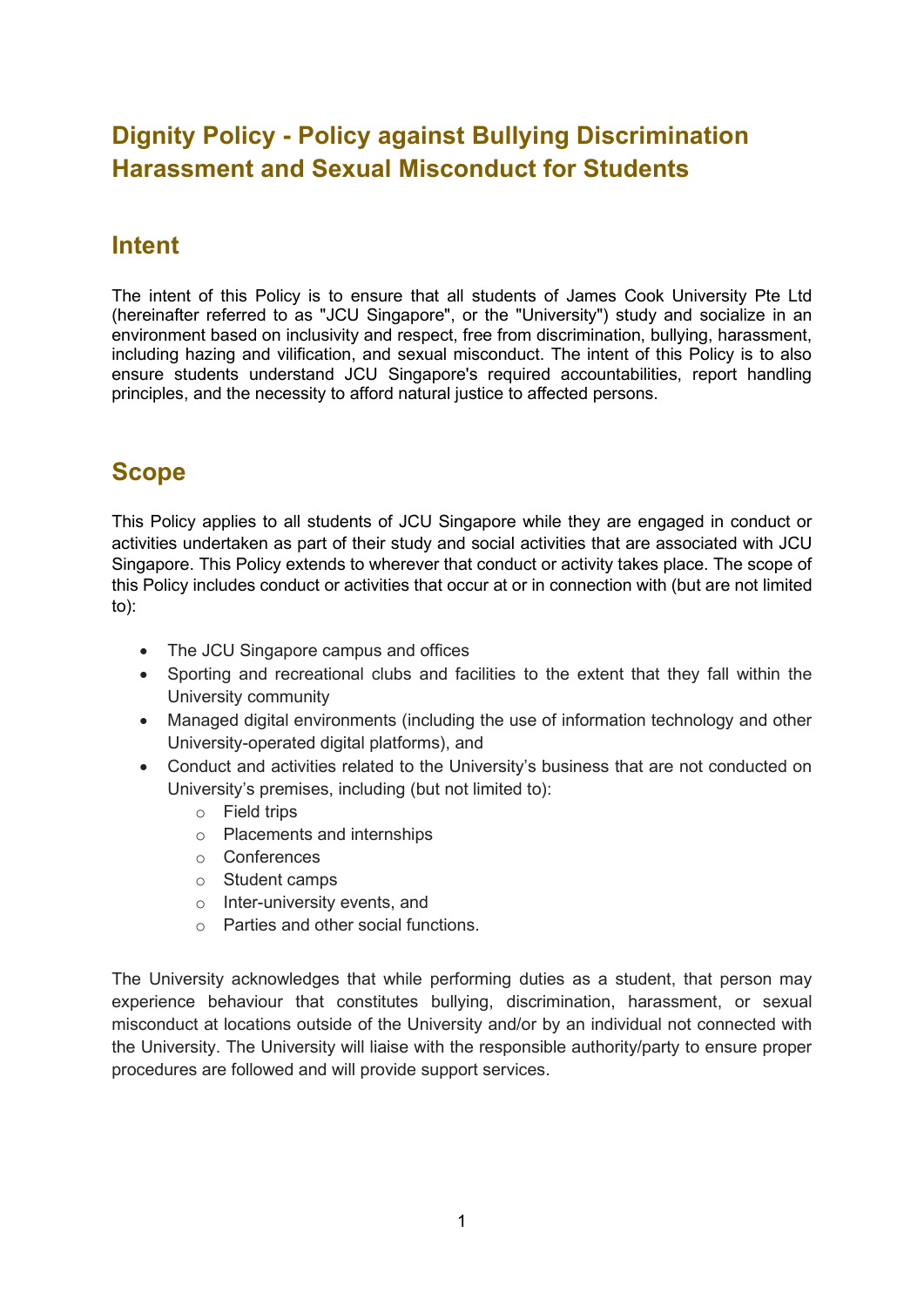## **Definitions**

**Accommodations** Actions that JCU Singapore can take to support a student who has been subjected to sexual harassment or sexual assault to enable them to continue studying and socializing at JCU Singapore. Accommodations will be developed on a case-by-case basis and may include, for example, implementing safety measures, changes to class scheduling, changes to assessment. Accommodations may be provided to a person regardless of whether the person who perpetrated the harassment or assault is associated with JCU Singapore. Accommodations can be made as a result of a report. Accommodations are focused on ensuring a person's well-being.

**Affiliate** Is a person (other than a staff member or student, including HDR candidates) who is affiliated with JCU Singapore by letter of appointment or invitation to work, study, or research at the University for a particular activity and typically for a prescribed timeframe and who is bound to comply with the University's policies during that period (for example, visiting scholars and adjunct appointees).

**Alternative Dispute Resolution** Alternative Dispute Resolution ("ADR") refers to methods that sit outside of judicial mechanisms, such as mediation, conciliation, and arbitration as ways to settle disputes. Depending upon the gravity of the report or complaint, JCU Singapore may use ADR in resolving issues relating to discrimination, bullying, and harassment. JCU Singapore does not use mediation, conciliation, or arbitration processes in addressing reports of sexual misconduct.

**Bullying** is successive, repeated, and unreasonable behaviour directed towards a person or group of people that creates a risk to health and safety. Cyberbullying is a form of bullying or harassment using electronic means, e.g. social media, chat applications, messaging applications, and other electronic platforms.

- **Repeated** behavior is behaviour that occurs more than once and may involve a range of behaviours over time.
- **Unreasonable** behaviour is behaviour that a reasonable person, having regard for the circumstances, would see as unreasonable, including behaviour that is victimizing, humiliating, intimidating, or threatening.

The following behaviours do not constitute bullying:

- A single incident of unreasonable behaviour. (However, single or one-off incidents of unreasonable conduct can also cause a risk to health and safety, may breach other University policies and could constitute misconduct)
- Low-level conflict defined as interpersonal conflict or disagreement is not sufficient to constitute bullying. People can and will disagree with each other.

**Bystander** A bystander includes a person who observes someone bullying, harassing, discriminating against, sexually harassing, or sexually assaulting another person.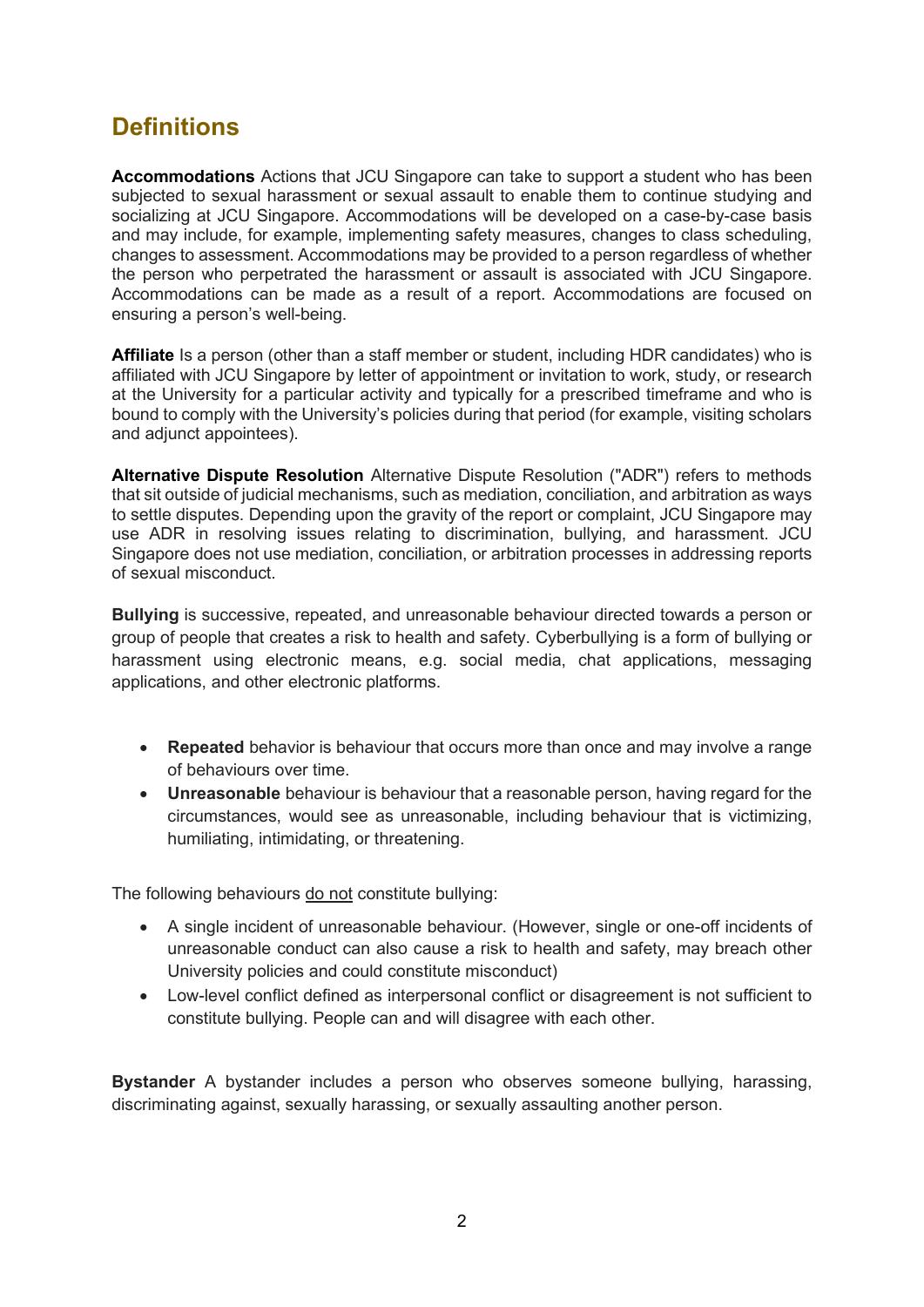**Child Sexual Abuse** Sexual assault of a child (an individual under 14 years of age) or young person (an individual under 16 or 18 years of age, as the case may be) for the purposes of the Children and Young Persons Act 1993 ("**CYPA**") is defined as Child Sexual Abuse or Sexual Exploitation under section 6 and section 8 of the CYPA, respectively and constitutes a criminal offence. This Policy does not apply to Child Sexual Abuse, including the abuse of Students under 18 years of age. All cases involving Students under 18 years of age must be referred directly to the Associate Director Student Affairs/Student Counsellor immediately for reporting to the Singapore Police Force or other relevant authorities.

**Consent** means the free and voluntary agreement to participate in an activity that may include an intimate or sexual relationship given by a person with the cognitive capacity to do so. Consent is not freely and voluntarily given if the person is:

- Under force
- Unconscious or asleep
- Under the influence of drugs or alcohol
- Under threat or intimidation
- In fear of bodily harm
- Subjected to the exercise of authority
- Under false or fraudulent representations about the nature or purpose of the act, or
- Under a mistaken belief that the offender was someone else (for example, their sexual partner).

Consent can be given and subsequently withdrawn at any point.

**Discrimination** including direct and indirect discrimination occurs when a person is treated less favourably or harassed in certain areas of life including their employment because of a personal characteristic or attribute, whether real or imputed, including the setting of a requirement, condition, or practice that is unreasonable and that people with a particular characteristic cannot meet.

The grounds for which a report may be made under this policy include discrimination and harassment based on one or more of the following characteristics:

- Sex or gender
- Relationship status, pregnancy, breastfeeding, parental status, and family responsibility
- Disability or impairment
- Race, accent, colour, national or ethnic origin, nationality, ethnicity, descent or ancestry, or immigration
- Age
- Religious or political belief or activity.

Discrimination can be on the basis of direct or indirect discrimination:

• Direct discrimination on the basis of an attribute happens if a person treats, or proposes to treat, a person with an attribute less favourably than another person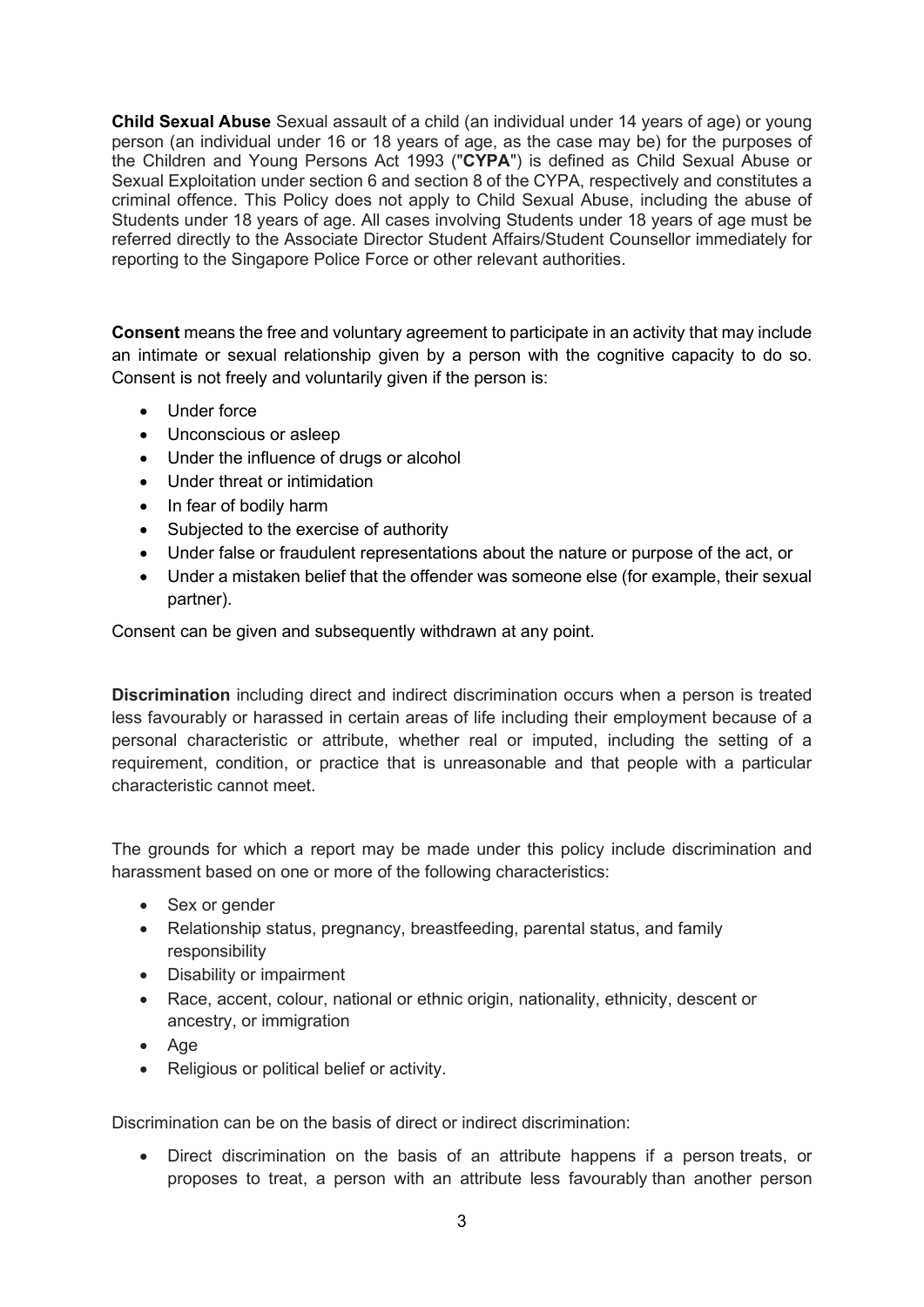without the attribute is or would be treated in circumstances that are the same or not materially different.

- Indirect discrimination on the basis of an attribute happens if a person imposes, or proposes to impose, a term:
	- $\circ$  With which a person with an attribute does not or is not able to comply, and
	- $\circ$  With which a higher proportion of people without the attribute comply or are able to comply, and
	- o That is not reasonable.

**Duty of care** The University's duty of care requires all staff, affiliates, and students to take reasonable care in order to avoid reasonably foreseeable harm that may arise. The safety and wellbeing of staff, affiliates, students, volunteers, and visitors is the first priority in any situation.

**First Responder** Any member of the University community may be a first responder. A first responder is a person who is the first to become aware (or is confided in by another) that a person has experienced or is currently experiencing an incident of bullying, discrimination, sexual harassment, or sexual assault.

**Harassment** occurs when a person, or a group of people, is intimidated, insulted, or humiliated because of one or more characteristics, or from working in a hostile or intimidating environment that makes a person feel offended, humiliated, or intimidated, and where that reaction is reasonable in the circumstances. Harassment can arise as the result of a single incident as well as repeated incidents. See further definition of Sexual Harassment below.

**Hazing** is any action or situation, with or without the consent of the participants, that recklessly, intentionally, or unintentionally endangers the mental, physical, or academic health or safety of staff or students and can include the practice of rituals, challenges, and other activities as a way of initiating a person into a group including a new residential college, team, or club.

**Vilification** Specifically, a person must not, by a public act, incite hatred towards, serious contempt for, or severe ridicule of, a person or group of persons on the ground of the race, religion, sexuality, or gender identity of the person or members of the group.

#### **Vexatious**

A report is deemed to be vexatious if it is:

- Dishonest or contains intentionally misleading information
- Malicious; pursued with undue persistence
- Has the intent to harass or cause delay or detriment, or
- Is pursued in a manner that threatens, menaces, or harasses a member of the staff, the students, or an affiliate of the University.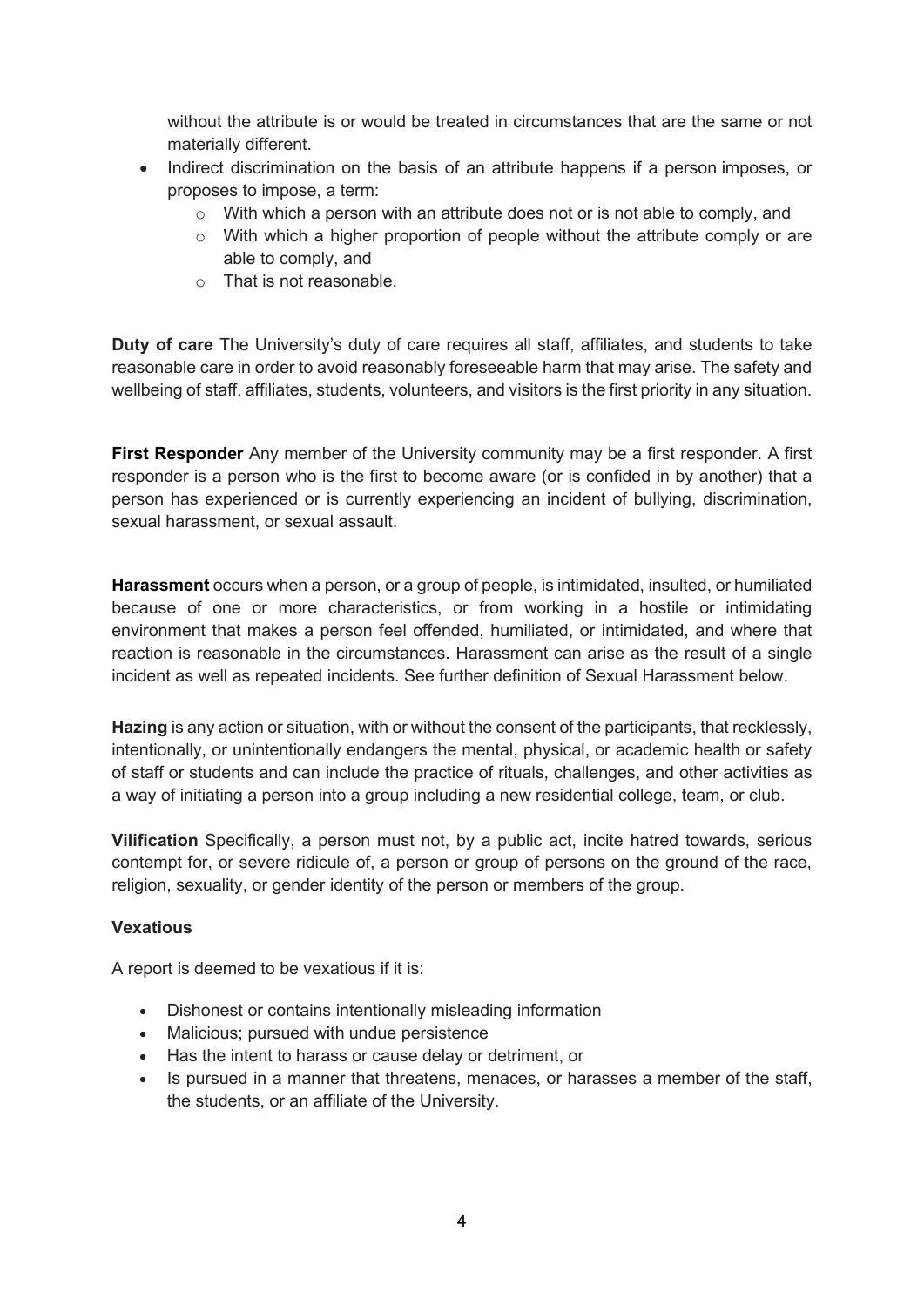**Incident Register** is a confidential register that is maintained by the Manager, Student Feedback and Director Human Resources for students and staff respectively. All reports of sexual misconduct are recorded on the Incident Register to enable University to identify patterns in behaviours, or high-risk University activities or premises, and to monitor progress in eliminating sexual assault or sexual harassment.

**Natural Justice** (also known as procedural fairness) is concerned with the rights and procedures used by a decision-maker in making a decision, rather than the substance of the decision made. It requires a fair and transparent process. The contributor and respondent must both be afforded natural justice, which includes the respondent being sufficiently informed of the allegation to allow for a meaningful response.

Natural justice requires:

- The right to be fully apprised of the allegation(s), including the particulars of the allegation(s)
- The right to be heard
- The right to be treated without bias or conflict of interest, and
- A decision based on evidence.

These rules involve contributors and respondents having a reasonable opportunity to prepare and present a case, and to have their cases considered justly.

**Precautionary Measures** Measures or actions undertaken by the University directed at a student, staff member, or affiliate, who is alleged to have committed a criminal offence or a breach of discipline. Precautionary measures may be undertaken at an early stage pending the outcome of criminal/disciplinary proceedings. A precautionary measure is not a penalty or sanction and must be reasonable and proportionate. Precautionary measures may be put in place if they are necessary to ensure a full and proper investigation can be carried out (whether by the Police, the University, or an investigative body); and/or for the wellbeing of the person subjected to the alleged assault or other persons whilst the allegation is being dealt with. Precautionary measures include options such as suspension, and or restricted access to areas of the campus, students, or services.

**Report** A report is information provided to JCU Singapore about an incident or suspected wrongdoing that the person making the report believes to be misconduct. A report must not be anonymous, and the person reporting must identify the other person/people involved. A report shall be in writing either through email and/or a formal letter.

The University can provide support to a person making the report (if they have identified themselves) including accommodations and precautionary measures, and advice about making a report.

**Sexual Assault** e.g. outrage of modesty is any unwanted or forced sexual act or behaviour without consent. Sexual Assault occurs when a person: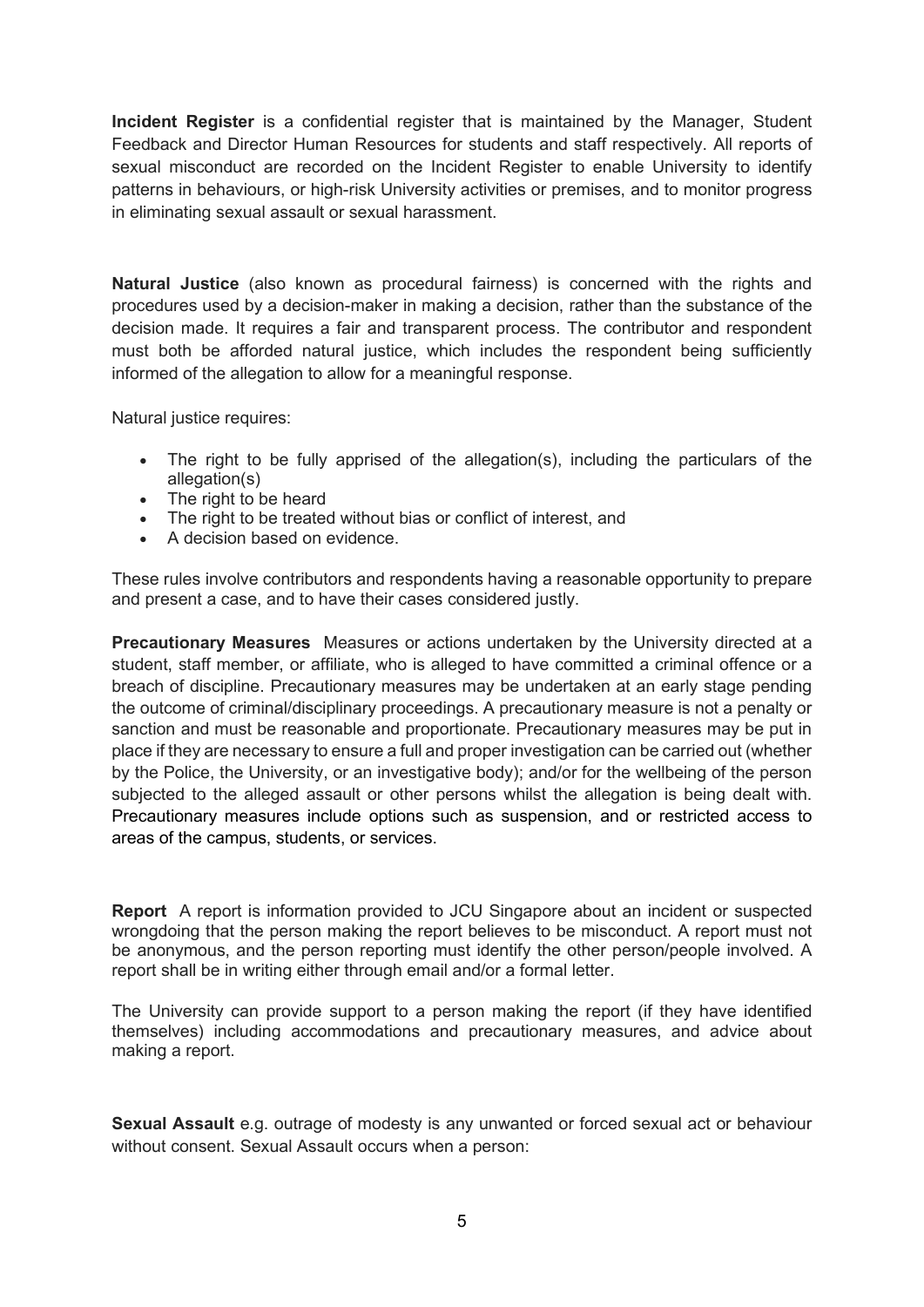- Touches or makes contact with another person (and the touching or making contact is sexual in nature) without their consent – groping and any physical contact such as patting, pinching, or touching in a sexual way is a form of sexual assault
- Forces another person against their will to commit an act of gross indecency a sexual act that does not involve penetration, for example, a person forces another person to touch their genitals
- Forces another person to see an act of gross indecency, for example, the person masturbates in front of the other person.

Rape is the most serious form of sexual assault and occurs when a person or persons force another person or persons to have sexual intercourse without his or her consent. Rape includes forcing someone to perform oral sex, digital penetration, and inserting any object into the vulva, vagina, or anus of another person without their consent.

**Sexual Harassment** is any unwelcome sexual advance, unwelcome request for sexual favours, or other unwelcome conduct of a sexual nature that is done either to offend, humiliate, or intimidate another person, or where it is reasonable to expect the person might feel that way. Sexual harassment may include:

- Displays of sexually graphic materials including posters, cartoons, or messages left on noticeboards, desks, or common areas
- Repeated invitations to develop a closer or intimate relationship after prior refusal
- Unwelcome and uncalled for remarks or insinuations about a person's sex or private life
- Comments of a sexually suggestive nature about a person's appearance or body
- Sexually offensive phone calls
- Offensive emails and text messages of a sexual nature
- Unwanted sexual attention using the internet, social networking sites, and mobile phones
- Sexually offensive screensavers or posters
- A publication, such as sexually offensive emails or graphics
- Threats online of a sexual nature
- Revenge porn
- Sexual propositions
- Indecent exposure
- **Stalking**
- Pressuring a student or staff member to engage in sexual behaviour for some educational or employment benefit, or
- Making a real or perceived threat that rejecting sexual behaviour will carry a negative consequence for the student in education, accommodation, or University programme or activity.

**Sexual Misconduct** refers to instances of sexual harassment or sexual assault that the University is notified of, or is responding to. If proven, allegations of sexual misconduct are a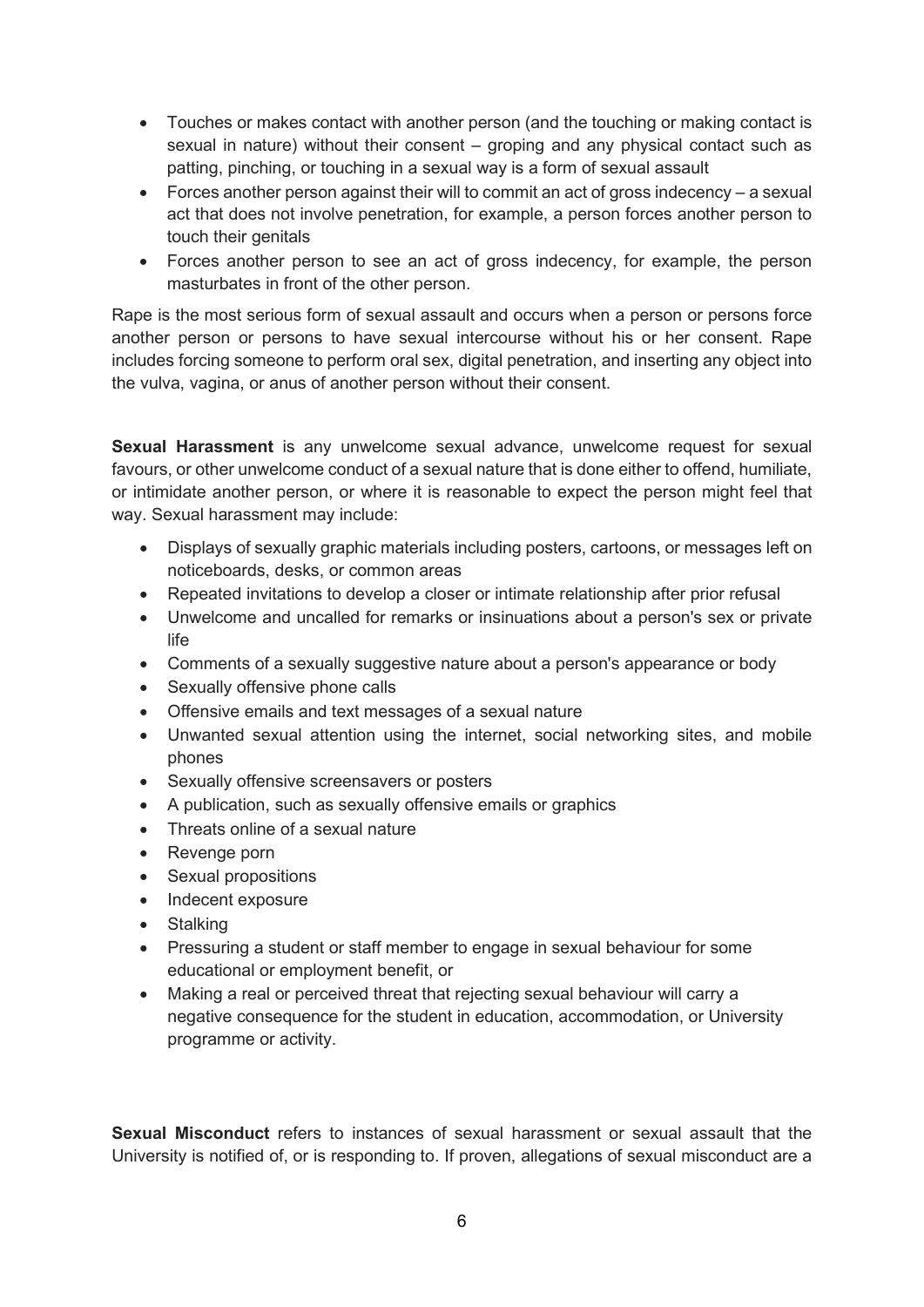breach of this policy and also of the Codes of Conduct that apply to both the staff and students at the University.

**University Community** means the staff, the students, and affiliates of the University, as well as those who use the University's campuses or facilities for work, study and socializing, or other authorized activity.

**Student** is a person who has been admitted to the University and has enrolled for a course or a subject and whose enrolment for that course or for that subject has not lapsed or been cancelled.

The person may have ceased to be a student by the time the investigation proceedings start, however, this procedure includes circumstances giving rise to the investigation proceedings that arose while the person was still a student at the University.

**Representative (or Support Person)** A representative (also referred to as a support person) is a person to assist, accompany and support a contributor, respondent, or interviewee in their participation in matters relating to this Policy and supporting procedures. A representative may be a friend or family member a staff member, or delegate, and not a practicing solicitor.

# **Policy**

### **1. Commitment**

1.1 The University confirms that:

- The University is committed to the rights of all students to study and socialize in an environment that is based on inclusivity, respect, and free from discrimination, bullying, harassment, including hazing and vilification, and sexual misconduct.
- All people have a right to an environment free from discrimination, bullying, harassment, and sexual misconduct while engaged in activities undertaken as part of their study, research, and work, or other association with JCU Singapore.
- Discrimination, bullying, harassment, and sexual misconduct will not be tolerated under any circumstances.
- Discrimination, bullying, harassment, and sexual misconduct in employment and education are unlawful under various legislative enactments as listed in the related documents and legislation section of this policy.
- JCU Singapore will use educative approaches for the prevention of discrimination, bullying, harassment, and sexual misconduct to inform members of the JCU Singapore community of their rights and responsibilities, to encourage the reporting of behaviour,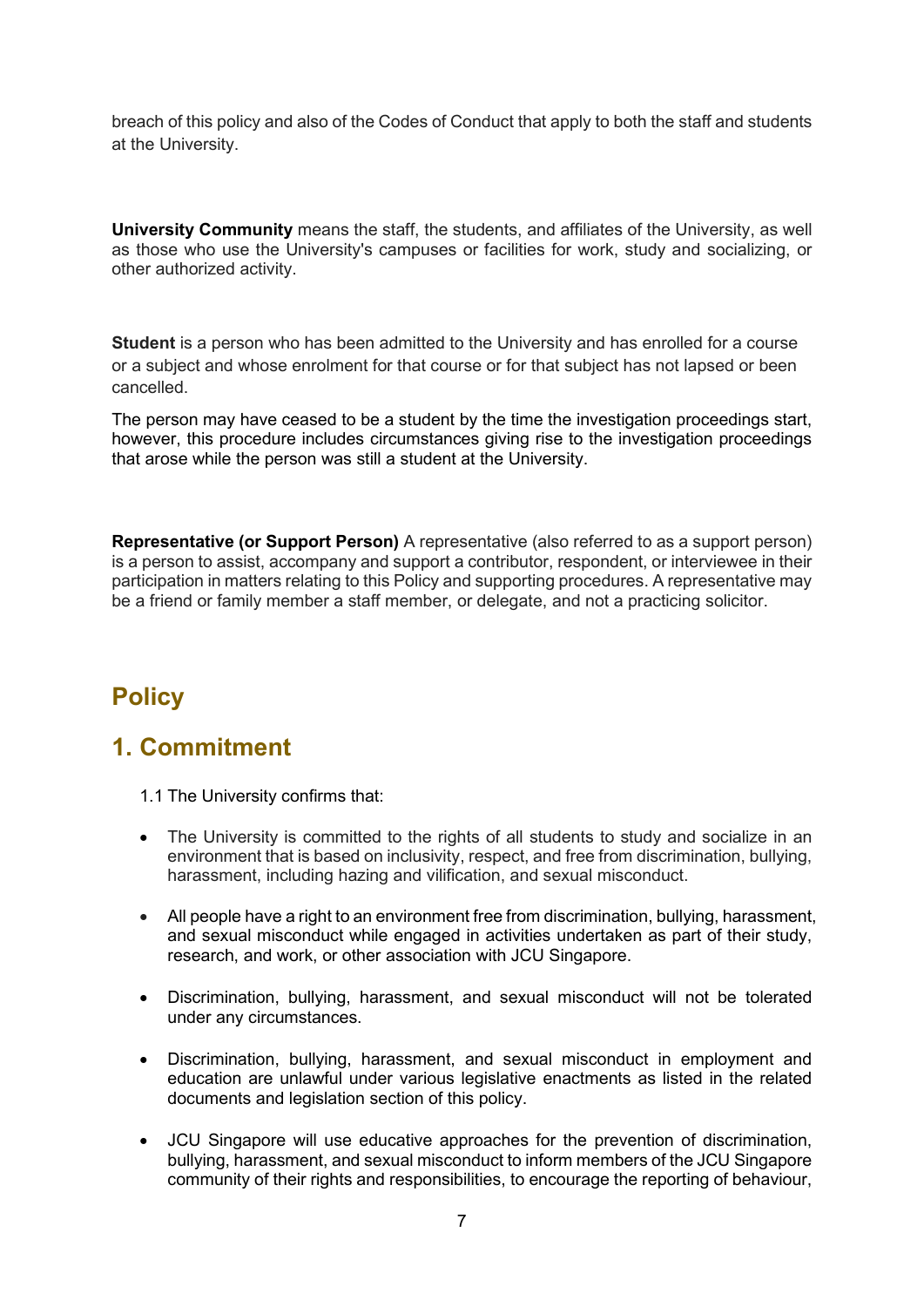practices, or publications that contravene this policy, and ensure JCU Singapore's systems and processes are not discriminatory.

- The well-being and needs of the person who has been subjected to sexual harassment or sexual assault are at the center of JCU Singapore's response.
- The University's response to sexual assault includes the provision of additional and complementary support services. Natural justice principles apply to the implementation of this Policy as well as the handling of reports under this Policy.
- Except to the extent that disclosure is required, or authorized by legislation, confidentiality will be maintained to the greatest possible extent, with communication limited to persons to whom disclosure is made (consistent with position and responsibility), or those with specific responsibility to assist in the resolution of the report.
- Sexual assault against a child is defined as child sexual abuse and constitutes a criminal offence under Singapore laws.

1.2 The University acknowledges that:

- Sexual assault and sexual harassment may be perpetrated or experienced by people of any sexual orientation or gender identity and may be a single incident or a persistent pattern of unwelcome behaviour.
- Sexual assault and sexual harassment are overwhelmingly perpetrated by men, and women are overwhelmingly the victims. Gender inequality provides the underlying social conditions for sexual assault and sexual harassment.
- Sexual harassment most often occurs in relationship of unequal power or authority, although it may also take place between peers. In providing a working and learning environment free of harassment, it is important to recognize that certain groups may be particularly vulnerable, including:
	- o People from non-English-speaking backgrounds
	- o People with disabilities, and
	- o People working or learning in non-traditional areas.
	- o Women working in isolated areas.

1.3 With respect to sexual misconduct, JCU Singapore:

- Encourages any person who has experienced or who has witnessed any sexual harassment or sexual assault by, or toward, a member of the University community to report the incident.
- All reports of sexual misconduct are recorded to enable JCU Singapore to identify patterns in behaviours, or areas of the University, and to monitor progress in eliminating sexual assault and sexual harassment.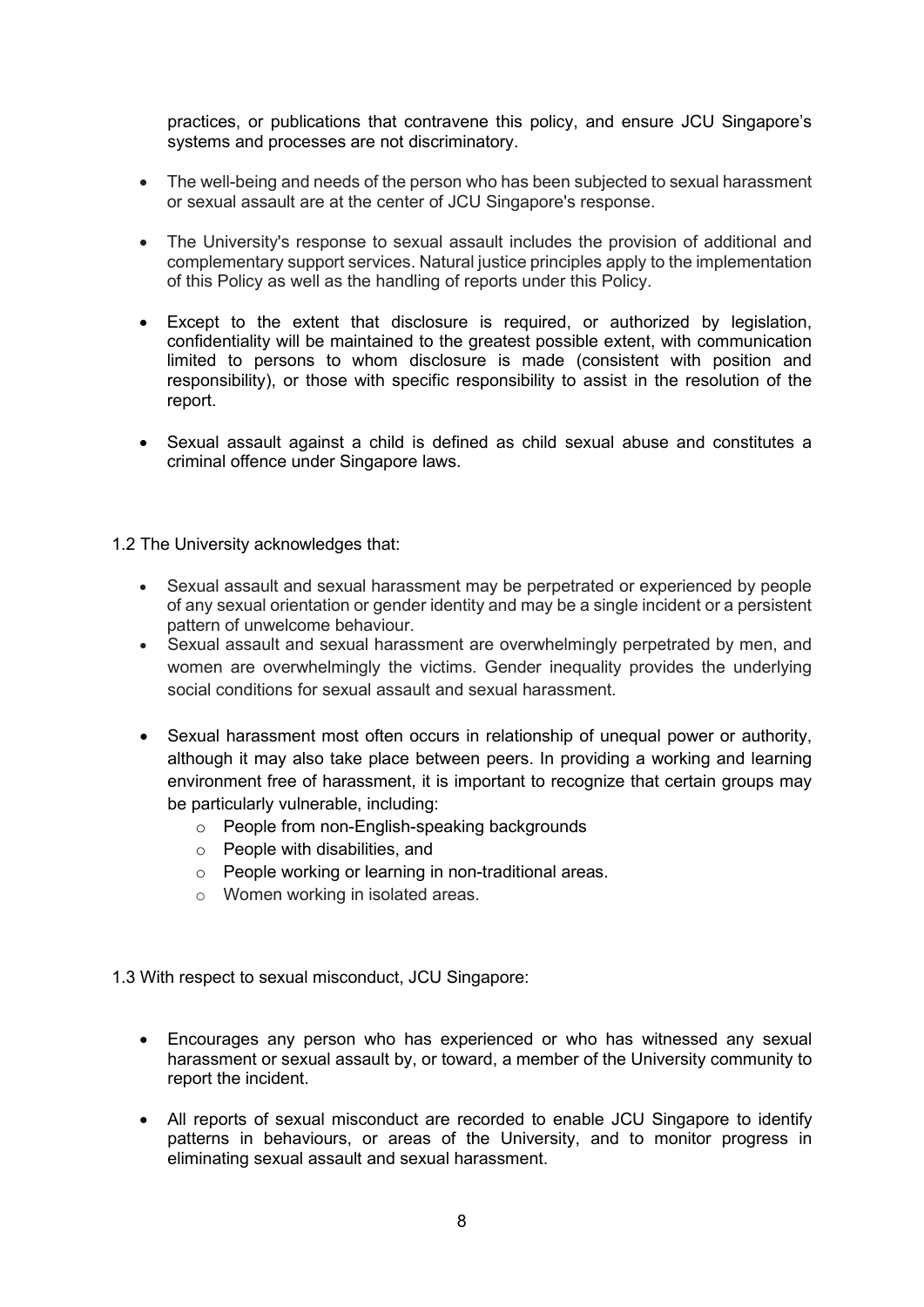- Supports any person to make a decision about making a report to the University. The University understands the decision to make a report can be complex.
- Will follow due process and afford natural justice to all parties. The University will ensure that there are single points of contact whenever possible.
- Individual well-being and the reduction of harm are key drivers in any response to sexual assault.

### **2. Consequences of Breach**

2.1 Breaches of this policy by a student will constitute a breach of discipline of the University, and the University may instigate disciplinary proceedings for the alleged breach of discipline.

2.2 In respect of Item 2.1 above, breaches of this policy will be addressed through the relevant University's disciplinary policies and/or procedures prescribed for students. Depending upon the severity and implications of the breach, sanctions may include legal action, a formal warning, retraining, and/or other disciplinary action (such as suspension or exclusion from the University).

### **3. Accountabilities and responsibilities**

3.1 Every member of the University Community, has the following obligations to:

- Take reasonable care for their own health and safety,
- Take reasonable care for the health and safety of others,
- Comply with any reasonable instruction from JCU Singapore, and
- Comply with all applicable JCU Singapore Policies and Procedures.

3.2 A bystander who observes someone bullying, harassing, discriminating against, sexually harassing, or sexually assaulting another person, should address the person offending at the time, if they are able to, and it is safe to do so. Bystanders should let the person subjected to the offence know that they have noticed and ask what they can do to help.

3.3 Some members of the University community have further obligations in respect of their positions or delegated authority that it is their responsibility to understand.

### **4. Inquiry Committee and Reporting to Government Authorities**

4.1 The University may convene an Independent Committee of Inquiry (Investigation Committee) as determined by Deputy Vice-Chancellor and Head of Campus, Singapore.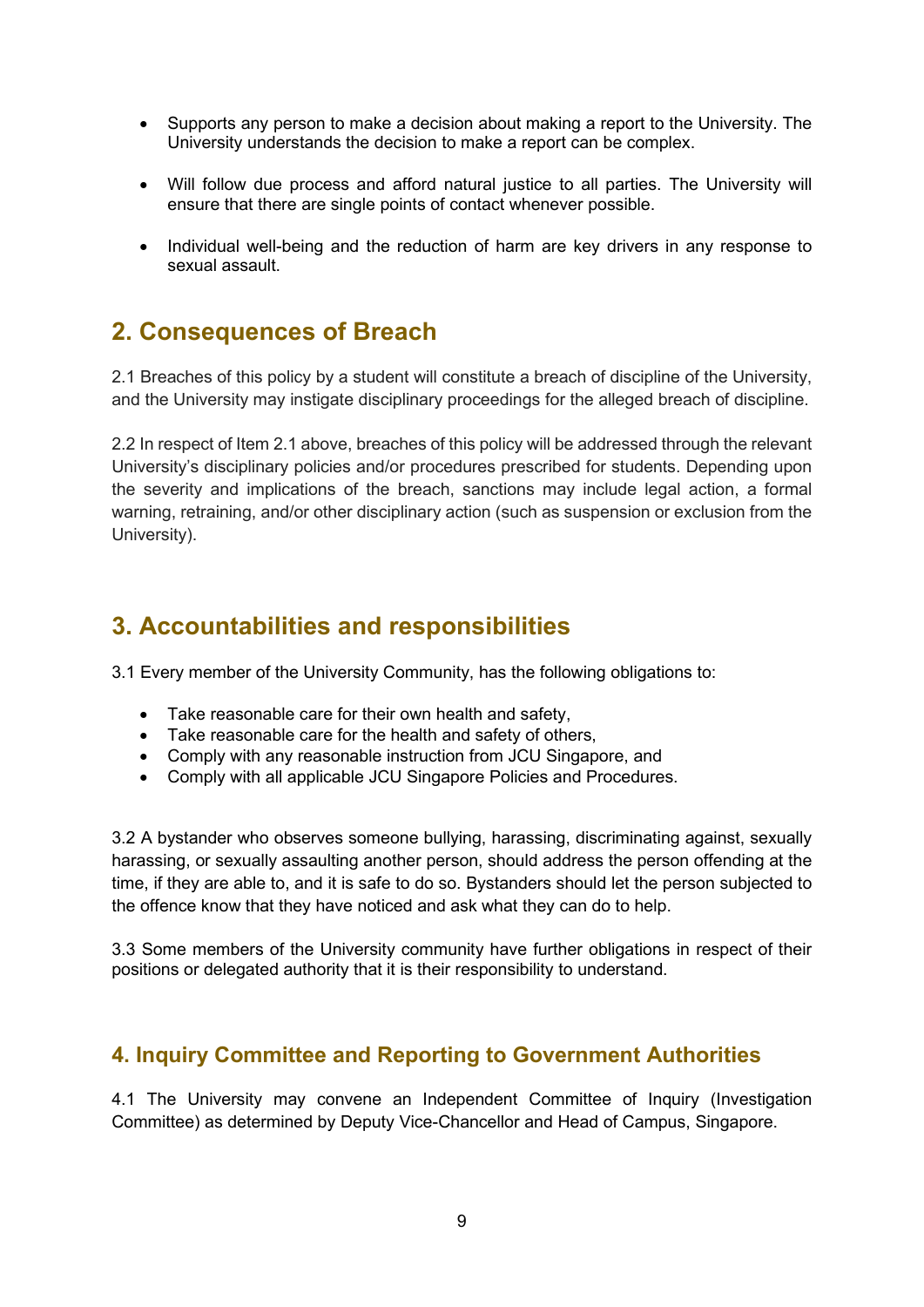4.2 The University reserves all rights to take appropriate disciplinary actions against students who may have committed Bullying, Discrimination, Harassment, or Sexual Misconduct, including but not limited to placing students on suspension and termination.

4.3The University investigation may be suspended if the relevant Government Authorities are involved due to criminal proceedings. If deemed necessary, the University may resume investigation after investigations by the Government Authorities have concluded.

### **5. Resolutions and Procedure**

5.1 Potential Resolutions (outcomes) of a Bullying, Discrimination, Harassment, or Sexual Misconduct case may include but are not limited to mediation/intervention agreement, no contact instructions, sanctions, disciplinary procedures, and in extreme cases, exclusion.

5.2 For students, Bullying, Discrimination, Harassment, or Sexual Misconduct are addressed through the Handling of Student Disciplinary Procedure (Non-Academic).

### **6. Continuous Improvement**

6.1 This policy shall be reviewed periodically, as part of JCU Singapore's effort toward reviewing its effectiveness and for continuous improvement.

## **Related Policy Instruments**

Personal Data Protection Act Student Code of Conduct Student Feedback Management Policy Student Feedback Management Procedure Handling of Student Disciplinary Procedures (Non-Academic)

## **Related Documents and Legislation**

Singapore Penal Code (Cap. 224) Protection from Harassment Act (Chapter 256A) Singapore Employment Act (Cap. 91) Tripartite Guidelines Singapore Laws